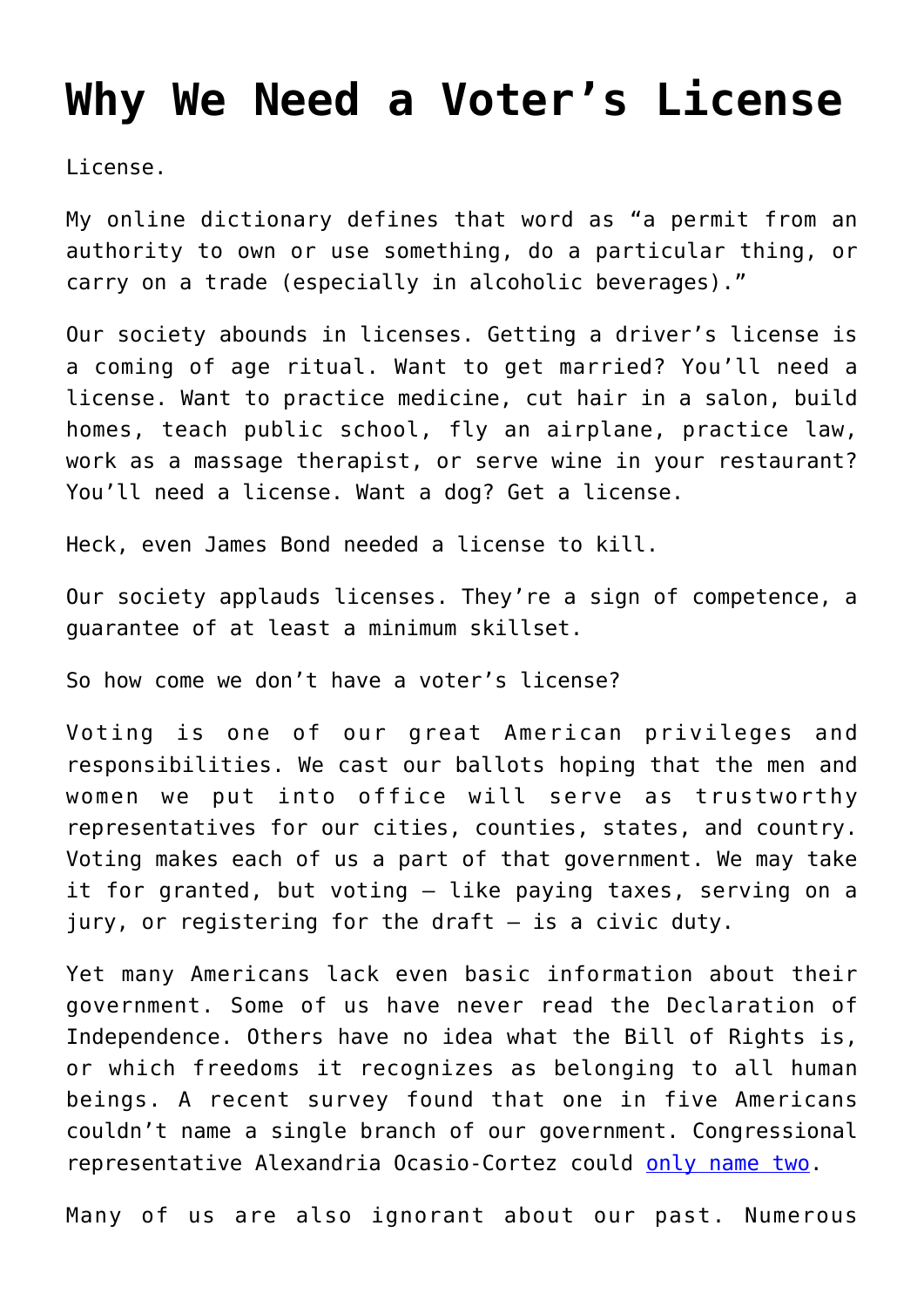reporters take to the streets on Independence Day to ask young people why they are celebrating, and are often met only with blank looks. When asked which country we fought in the Revolutionary War, these same young people offer more blank looks. Many people young and old can't tell you in which decade the Civil War was fought, nor can they name more than two or three presidents.

For once, progressive, liberal, and conservative commentators find common ground in deploring the abysmal state of our knowledge of civics and the past.

Yet anyone over the age of 18 can walk into a polling place, mark the ballot, and leave wearing one of those "I voted" stickers.

Why don't we ensure that voters have a minimum understanding of how our government and laws function?

Implementing voter licensing would be relatively simple.

First, we would reintroduce civics and American history courses in our high schools. Students would need to pass the [U.S. citizenship test](https://my.uscis.gov/en/prep/test/civics/view) before they receive a card allowing them to vote. Those who fail could study and retake the test until they pass. As an added incentive, we might make the acquisition of a driver's license contingent on passing the voter's test. In that way, the driver's license would also serve as a voting license.

Like the driver's license and the high school diploma, the voter's license would also serve as a rite of passage for young people. It would make them not only more knowledgeable of government and history, it would also give them a deeper sense of belonging in our country, a badge certifying they are now eligible to take part in our experiment in democracy, an entrance into a fuller citizenship other than the circumstances of their birth.